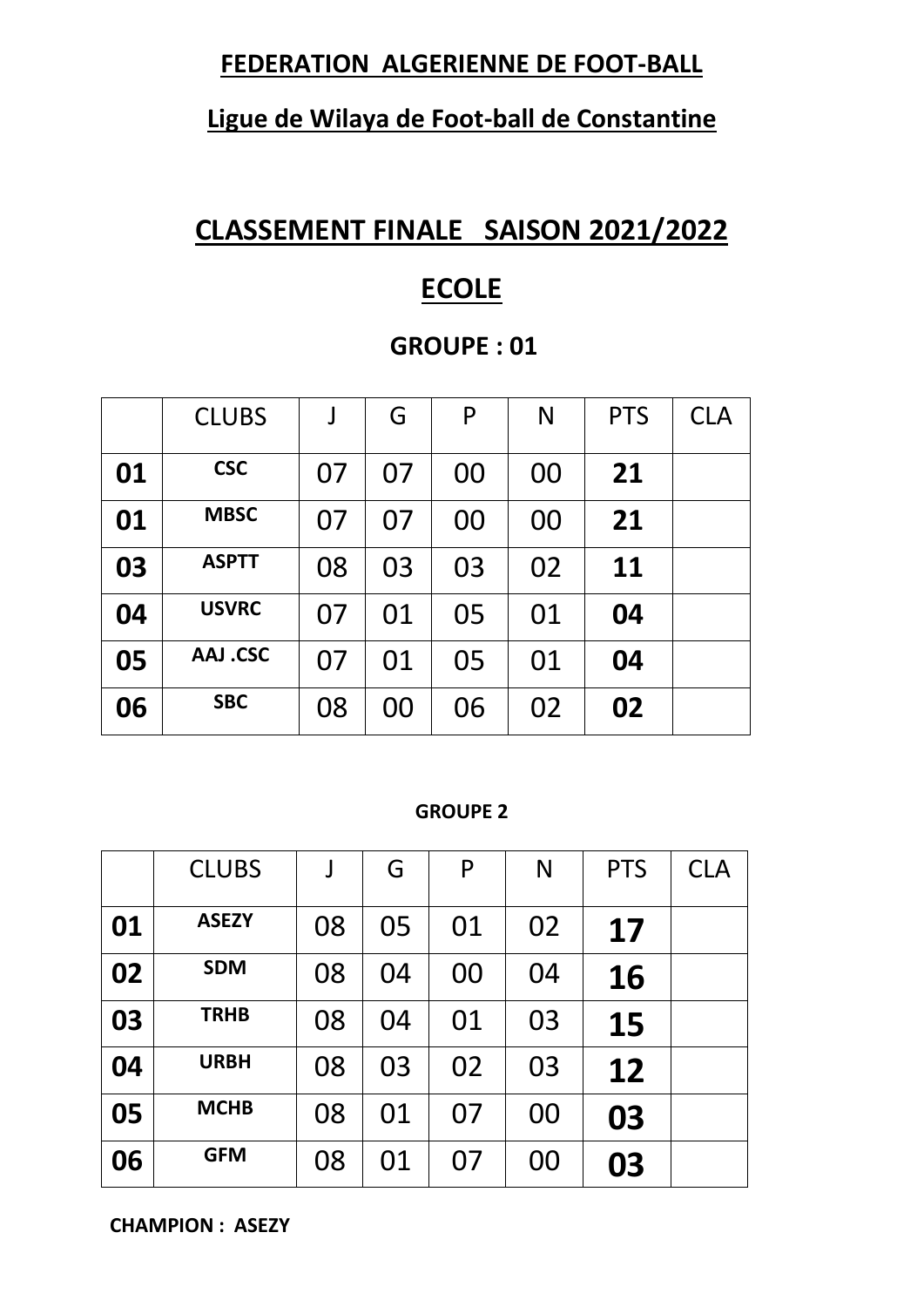|    | <b>CLUBS</b>  | $\int$ | G              | P  | N  | <b>PTS</b> | <b>CLA</b> |  |  |  |
|----|---------------|--------|----------------|----|----|------------|------------|--|--|--|
| 01 | <b>CSAC</b>   | 06     | 04             | 01 | 01 | 13         |            |  |  |  |
| 02 | <b>ASOC</b>   | 06     | 03             | 01 | 02 | <b>11</b>  |            |  |  |  |
| 03 | <b>CRAC</b>   | 05     | 02             | 03 | 00 | 06         |            |  |  |  |
| 04 | <b>AAJMOC</b> | 06     | 01             | 02 | 03 | 06         |            |  |  |  |
| 05 | <b>UDOC</b>   | 05     | 00             | 03 | 02 | 02         |            |  |  |  |
| 06 | <b>JSB</b>    |        | <b>FORFAIT</b> |    |    |            |            |  |  |  |

#### **GROUPE 4**

| <b>CLUBS</b> |    | G  | P  | N  | <b>PTS</b> | <b>CL</b> |
|--------------|----|----|----|----|------------|-----------|
| <b>JSFAS</b> | 07 | 06 | 00 | 01 | 19         |           |
| <b>OSSYC</b> | 07 | 04 | 02 | 01 | 13         |           |
| <b>CSN</b>   | 07 | 04 | 03 | 00 | 12         |           |
| <b>ADC</b>   | 07 | 03 | 03 | 01 | 10         |           |
| <b>ROC</b>   | 07 | 03 | 03 | 01 | 10         |           |
| <b>CSG</b>   | 07 | 02 | 03 | 02 | 09         |           |
| <b>UMC</b>   | 07 | 02 | 05 | 00 | 06         |           |
| <b>ANSZC</b> | 07 | 01 | 06 | 00 | 03         |           |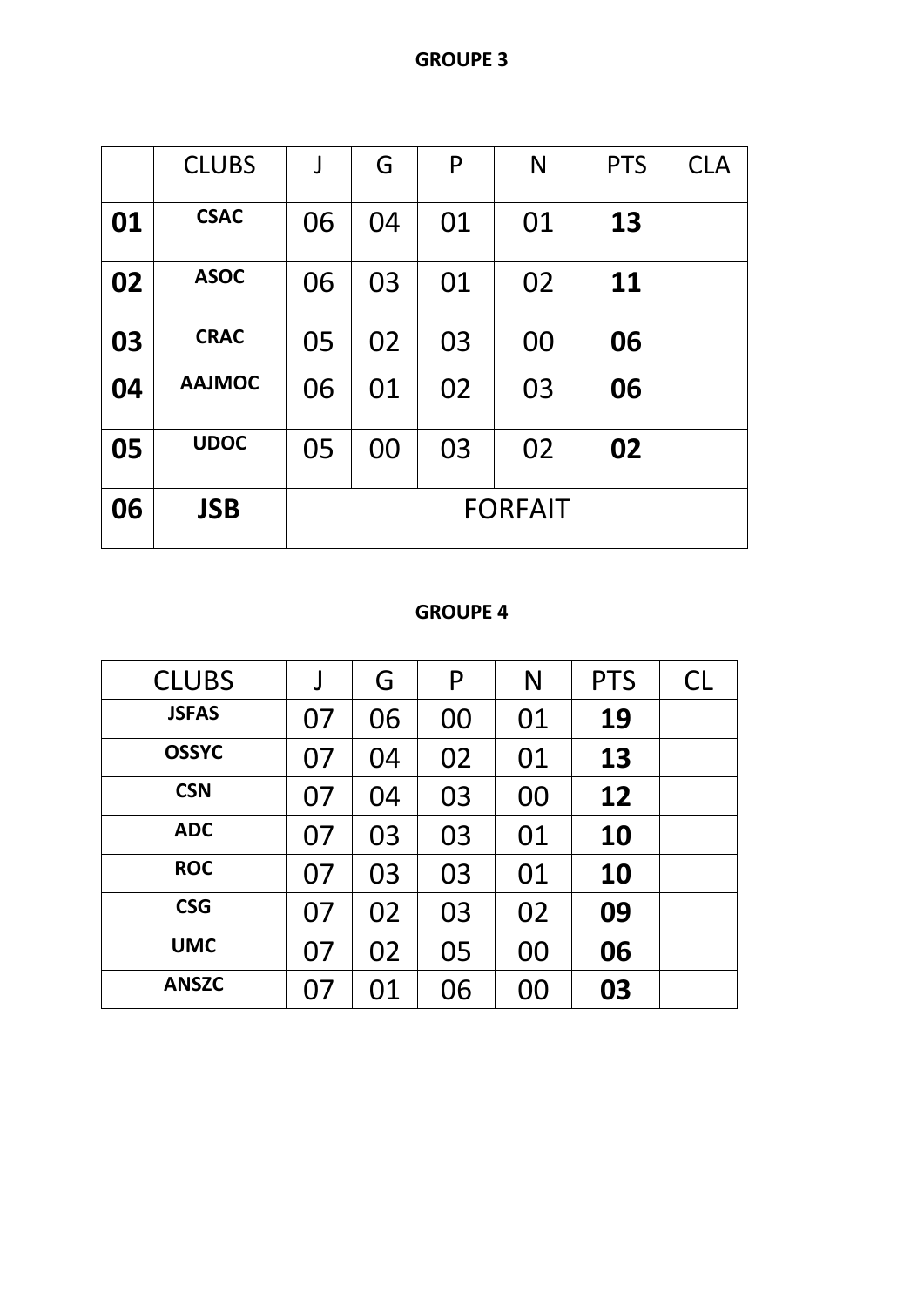**GROUPE 5**

|    | <b>CLUBS</b> | J  | G  | P  | N              | <b>PTS</b> | <b>CLA</b> |
|----|--------------|----|----|----|----------------|------------|------------|
| 01 | <b>CSSWC</b> | 05 | 04 | 00 | 01             | 13         |            |
| 02 | <b>ESMC</b>  | 07 | 05 | 02 | 00             | 15         |            |
| 03 | <b>CSAM</b>  | 06 | 02 | 01 | 03             | 09         |            |
| 04 | <b>OC</b>    | 06 | 02 | 02 | 02             | 08         |            |
| 05 | <b>GSA</b>   | 05 | 00 | 05 | 00             | 00         |            |
| 06 | <b>ESBAS</b> |    |    |    | <b>FORFAIT</b> |            |            |

**GROUPE : 06**

|    | <b>CLUBS</b> | J  | G  | P  | N  | <b>PTS</b> | <b>CL</b> |
|----|--------------|----|----|----|----|------------|-----------|
| 01 | <b>ESA</b>   | 08 | 05 | 00 | 03 | 18         |           |
| 02 | <b>RBC</b>   | 06 | 04 | 00 | 02 | 14         |           |
| 03 | <b>ESCC</b>  | 07 | 02 | 02 | 03 | 09         |           |
| 04 | <b>CSBC</b>  | 08 | 02 | 04 | 02 | 08         |           |
| 05 | <b>ECC</b>   | 07 | 02 | 04 | 01 | 07         |           |
| 06 | <b>CSOBC</b> | 08 | 01 | 06 | 01 | 04         |           |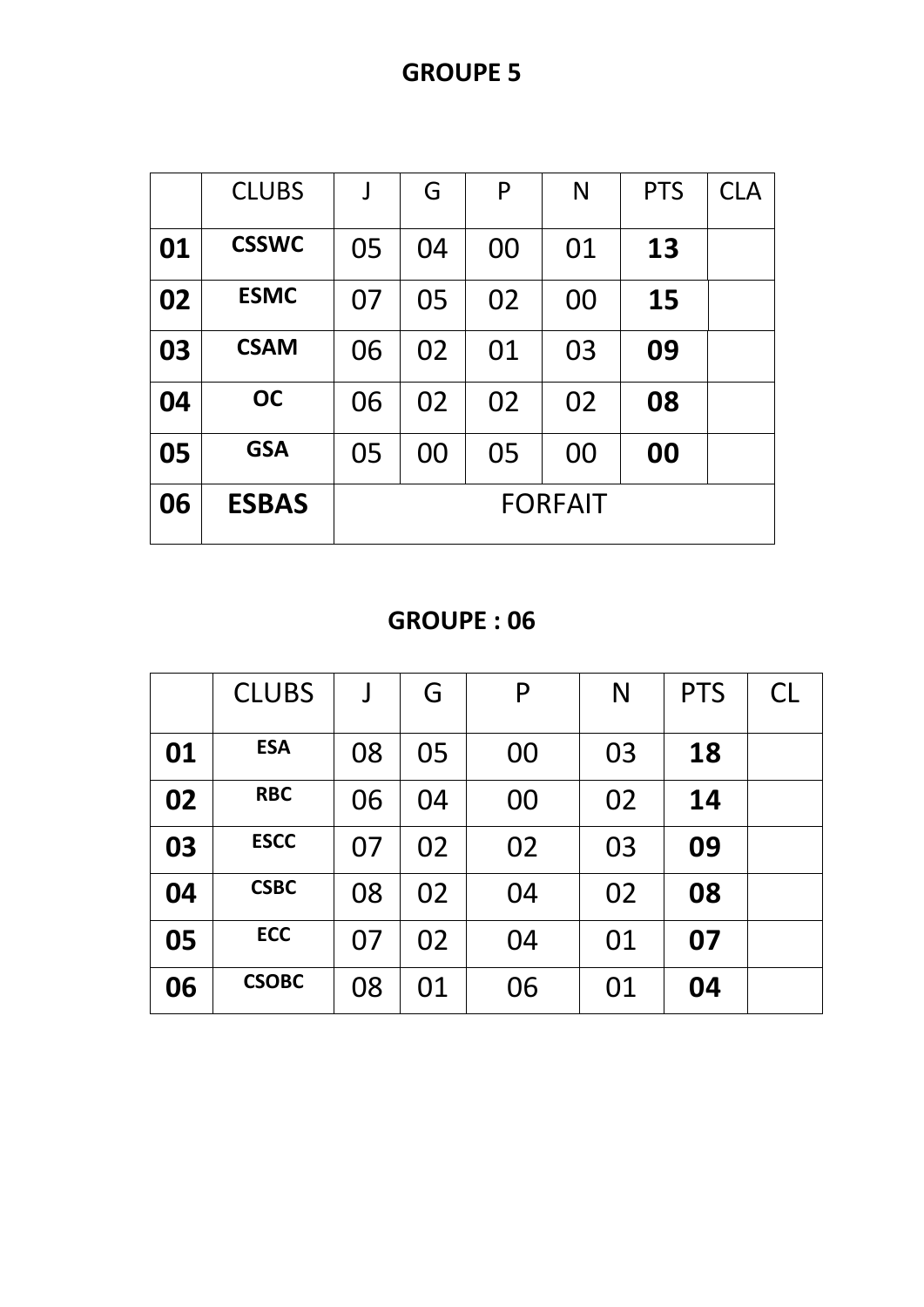### **GROUPE : 07**

|    | <b>CLUBS</b> | J  | G  | P  | N  | <b>PTS</b> | <b>CLA</b>     |
|----|--------------|----|----|----|----|------------|----------------|
| 01 | <b>IKBAL</b> | 08 | 07 | 00 | 01 | 22         | $\mathbf 1$    |
| 02 | <b>ASMK</b>  | 08 | 06 | 02 | 00 | 18         | $\overline{2}$ |
| 03 | <b>USD</b>   | 08 | 05 | 02 | 01 | <b>16</b>  | 3              |
| 04 | <b>CAK</b>   | 08 | 03 | 01 | 04 | 13         | 4              |
| 05 | <b>ASOK</b>  | 08 | 03 | 02 | 03 | 12         | 5              |
| 06 | <b>BBK</b>   | 08 | 03 | 03 | 02 | 11         | 6              |
| 07 | <b>CSM</b>   | 08 | 01 | 04 | 03 | 06         | 7              |
| 08 | <b>ESEG</b>  | 08 | 02 | 06 | 00 | 06         | 8              |
| 09 | <b>ESAA</b>  | 08 | 01 | 05 | 02 | 05         | 9              |
| 10 | <b>IRBK</b>  | 08 | 00 | 06 | 02 | 02         | 10             |

**CHAMPION : IKBAL**

## **RECTIFICATIF GROUPE 8**

| <b>CLUBS</b> |    | G  | P         | N         | <b>PTS</b> | <b>CL</b>               |
|--------------|----|----|-----------|-----------|------------|-------------------------|
| <b>AOR</b>   | 07 | 05 | 01        | 01        | 16         |                         |
| <b>SOK</b>   |    | 05 | <u>01</u> | <u>01</u> | <b>16</b>  |                         |
| <b>JFK</b>   | 07 | 04 | 01        | 02        | 14         | $\overline{\mathbf{2}}$ |
| <b>MBK</b>   | 07 | 02 | 02        | 03        | 06         | 9                       |
| <b>CSB</b>   | 07 | 00 | 04        | 03        | 03         | 5                       |
| <b>USK</b>   | 07 | 01 | 06        | 00        | 03         | 6                       |